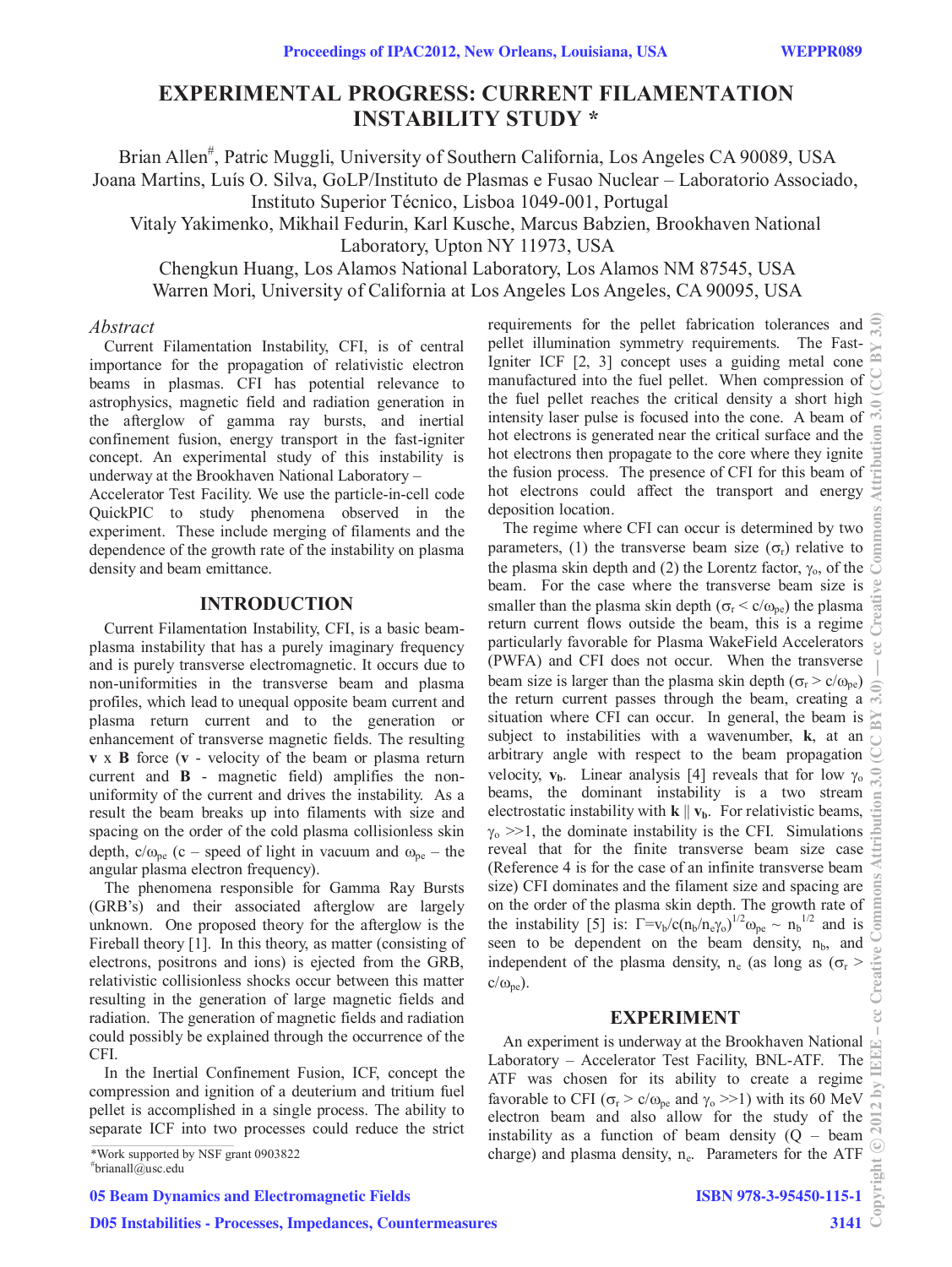over-compressed e<sup>-</sup> beam are outlined in references [6, 7]. The plasma at the ATF is produced in a capillary discharge with diameter of 0.8mm, length 2cm and densities in the range of  $10^{15}$  <ne s and  $10^{18}$  cm<sup>-3</sup>. An imaging system was designed [8] and implemented to image the transverse beam profile at the capillary/plasma exit with a resolution of 1.9um RMS.

For CFI, the number and size of filaments scale with the plasma density and hence plasma skin depth,  $c/\omega_p \sim n_e^{1/2}$ . In the analysis of experimental data we observed that as the plasma density increases  $(c/\omega_p)$ decreases) we transition from single filaments for  $1.1 \leq \sigma_{\rm v}/(c/\omega_{\rm n}) \leq 2.2$  to multiple (one to five) filaments for  $2.2 < \sigma_{\rm v}/(c/\omega_{\rm p}) < 4.5$ , all filaments on average scaled with the plasma skin depth. As the plasma density increases beyond  $\sigma_{\rm v}/(c/\omega_{\rm p}$  )>4.5 only one and two filaments are observed and do not scale with the plasma skin depth. From theory, for the case of infinite transverse size, we would expect a continued increase in the number of filaments while maintaining the scaling relationship. This deviation could be due to merging of the filaments as is seen in simulations [9]. We will look at the evolution of the instability and explore its dependence on plasma density and beam emittance.

#### **SIMULATION SETUP**

Simulations were performed with particle-in-cell (PIC) code QuickPIC [10] for the BNL-ATF over-compressed e<sup>-</sup> beam parameters with a uniform plasma density. Simulation parameters are shown in Table 1 and were chosen to compliment prior experimental studies [11]. The experimental program introduced two changes to the original simulation parameters. The first change is from a symmetric beam  $(\sigma_{x,y}=100 \mu m)$  to an asymmetric beam  $(\sigma_x=100\,\mu\text{m}$  and  $\sigma_y=62.5\,\mu\text{m}$ ). This was chosen to maintain the same transverse size ratio as in the experiment. To maintain the same beam density as in prior simulations, due to the reduced beam size in the ydimension, the charge in the beam was reduced (from Q=200pC to Q=125pC). The second change was an increase in the normalized emittance of the beam due to the introduction of a pellicle along the beam line (which increases the emittance from  $\varepsilon_{Nx,y}$ = 1–2mm-mrad to  $\varepsilon$ <sub>Nx,y</sub>=4–8mm-mrad.)

Table 1: Simulation Parameters

| Parameter                                          | Value      |
|----------------------------------------------------|------------|
| $\sigma_{\rm v}$ –RMS Transverse Size ( $\mu$ m)   | 100        |
| $\sigma_{v}$ –RMS Transverse Size ( $\mu$ m)       | 62.5       |
| $\sigma$ <sub>z</sub> –RMS Bunch Length ( $\mu$ m) | 30         |
| $\epsilon_{Nxy}$ - Normalized Emittance (mm-mrad)  | 4 to 8     |
| $\gamma_0$ – Lorentz Factor                        | 117        |
| $Q$ – Bunch Charge (pC)                            | 100 to 200 |

| Simulation Box – Dimensions $(\mu m)$ | 1,100x1,100x160 |
|---------------------------------------|-----------------|
| Simulation Box – Cells (number)       | 512x512x128     |

### **SIMULATION RESULTS**

We will first look at the evolution of the beam at three propagation lengths for two plasma densities (all beam parameters are constant:  $Q=125pC$  and  $\epsilon_{Nx,v}=4mm-mrad$ ). The beam density evolution is shown in Figure 1 and we see the number of filaments depends on the plasma density. By 3.5cm of plasma merging of filaments is observed for both plasma densities. Prior to merging the filaments are of size  $c/\omega_p$ , but after merging the resulting filaments become larger than  $c/\omega_p$ .



Figure 1: Evolution of the instability: images of the transverse beam density for Q=125pC and  $\varepsilon_{Nx,y}$ =4 mmmrad. n<sub>e</sub>=5.0x10<sup>17</sup>cm<sup>-3</sup> for a) through c) and  $1.0x10^{18}$ cm<sup>-3</sup> for d) through f).

Previously we showed [11] that for a constant plasma density the growth rate increased with the beam density (simulations were for a transversely symmetric beam, but are consistent for the asymmetric beam). The magnetic energy for three different plasma densities and constant beam parameters (Q=125pC and  $\varepsilon_{Nxy}=4$  mm-mrad) is shown in Figure 2. The growth rate,  $\Gamma$ , (the slope of the linear portion of the exponential fit to the logarithmic magnetic energy) for the three plasma densities indicates that the growth rate increases with plasma density. The growth length,  $c/\Gamma$ , increases from 4.2mm for  $n_e=5.0x10^{17}$ cm<sup>-3</sup> to 4.9mm for  $n_e=1.0x10^{18}$ cm<sup>-3</sup>. Figure 2 also shows that saturation occurs quicker (over shorter distance) at higher plasma densities. While not a large effect it does show that plasma density plays a role in the growth of the instability.

3142